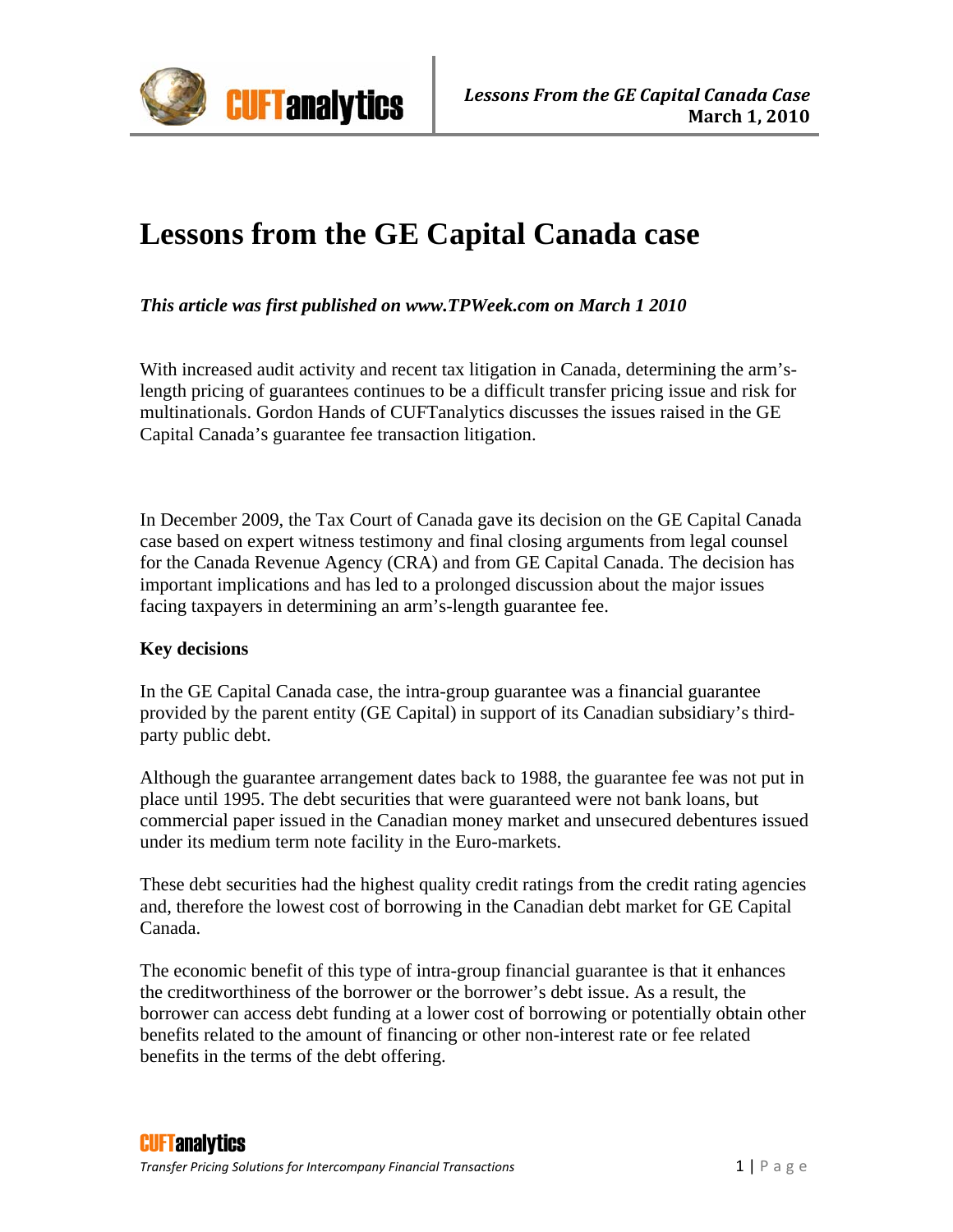

The Judge ruled in favour of GE Capital Canada's position that the 1% guarantee fee it paid to its related-party guarantor (GE Capital) did not exceed an arm's-length price.

## **Main transfer pricing issues the court heard**

#### Was the intra-group guarantee necessary?

The question was whether or not debt market participants would have purchased GE Capital Canada's unguaranteed debt securities, in sufficient amounts required by GE Capital Canada to fund its business plan and at low enough rates for them to be profitable, even if the parent-subsidiary affiliation or implicit financial support would have resulted in GE Capital Canada being considered an AAA-rated issuer, in other words, equivalent to the parent GE Capital.

On this issue, the judge ruled that GE Capital Canada could not have raised the necessary funds at the low interest rates it benefitted from without the explicit guarantee from GE Capital and therefore the guarantee was in fact necessary in order for the subsidiary to execute on its business plan.

#### What is the most appropriate transfer pricing method and methodology?

Taxpayers and tax authorities commonly disagree on the creditworthiness or credit risk related to the intra-group guarantee transaction. The GE Capital Canada case was no exception.

The judge concluded that the correct methodology for the facts and circumstances of this case was to use the yield approach by first applying a two-step. The yield approach is meant to estimate the total potential interest rate savings (in other words, the total economic value) achieved by the borrowing entity as a result of the explicit guarantee.

This two-step approach consisted of 1) estimating the stand-alone or status-quo credit rating and then notching that credit rating for the affect of the parent-subsidiary relationship, and 2) looking at the spread in corporate bond yields between the parents credit rating of AAA and the estimated credit rating of GE Capital Canada (inclusive of the implicit support provided through the parent-subsidiary relationship).

#### Should the credit risk be assessed with consideration of the parent-subsidiary affiliation or relationship?

The judge concluded that the parent-subsidiary relationship must be considered in determining the credit rating of the subsidiary, but that it is not reasonable to expect that implicit support would equalise the subsidiary's credit rating to that of its parent. The judge decided that the uplift in GE Capital Canada's stand-alone credit rating would be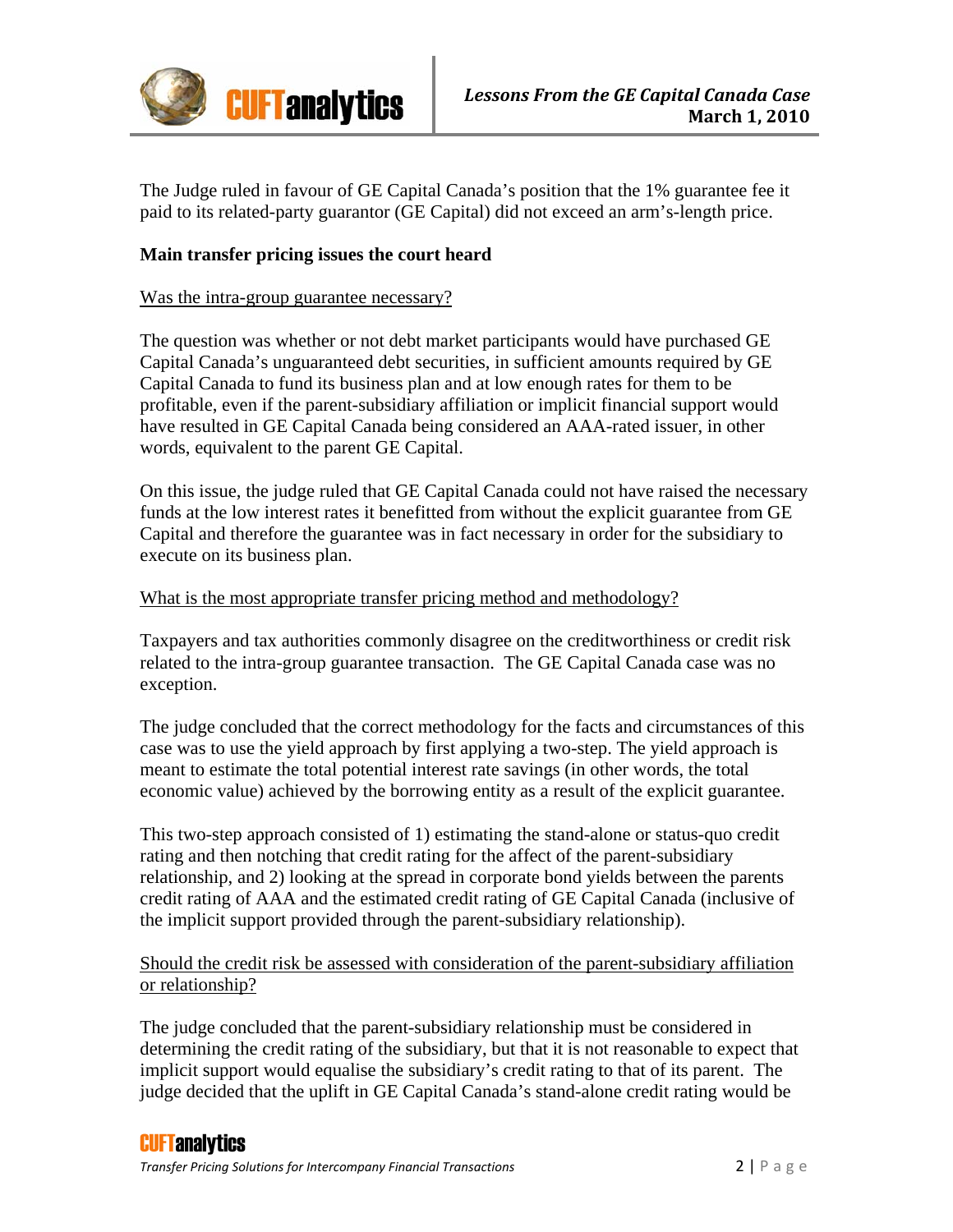

three credit rating notches taking the credit rating of GE Capital Canada from B+/BB- to BB+/BBB-.

# **Lessons learned**

Three transfer pricing-related issues in this case provided taxpayers with the following lessons to be learned;

- whether implicit support from the parent-subsidiary affiliation would reduce the net economic benefit to the subsidiary of an explicit financial guarantee,
- whether consideration of implicit support in determining the credit risk of the subsidiary is consistent with the concept of the arm's length principle, and
- provided the most appropriate transfer pricing methodology to determine an arm's-length guarantee fee for a financial (or loan) guarantee.

## *Parent-subsidiary affiliation*

It is clear from this case that, in the assessment of the credit risk of the subsidiary, the parent-subsidiary affiliation must be considered. This does not mean that this assessment will conclude that the parent-subsidiary affiliation will always result in the subsidiary's credit risk being improved or that its credit risk could be equalised with that of its parent's external credit rating.

The assessment of implicit support is whether or not the debt market participants would, by reason of the parent-subsidiary affiliation, charge the subsidiary a lower rate of interest (or some other net economic benefit) without an explicit financial guarantee. It is not whether or not the credit rating agencies would notch the stand-alone credit rating.

This case offers a glimpse into the subjective criteria that credit rating agencies use for notching the stand-alone credit rating of the subsidiary for the parent-subsidiary affiliation. However, this subjective process may not be entirely representative of what lenders would consider in setting the interest rate.

#### *Implicit support*

The next lesson is that, in applying the arm's length principle, the ownership or shareholder relationship between the parent and subsidiary must be ignored so that the parties are transacting as if they were distinct and separate enterprises. So any benefit the guarantor-parent receives from providing the financial guarantee in its role as a shareholder of the subsidiary can not be considered in determining the arm's-length guarantee fee.

Conversely, any economic benefit the subsidiary receives as being a subsidiary of the parent must be ignored. Therefore, the subsidiary would not compensate the parent for any economic benefit it receives solely from the parent-subsidiary affiliation. This means that implicit support is consistent with the arm's length principle.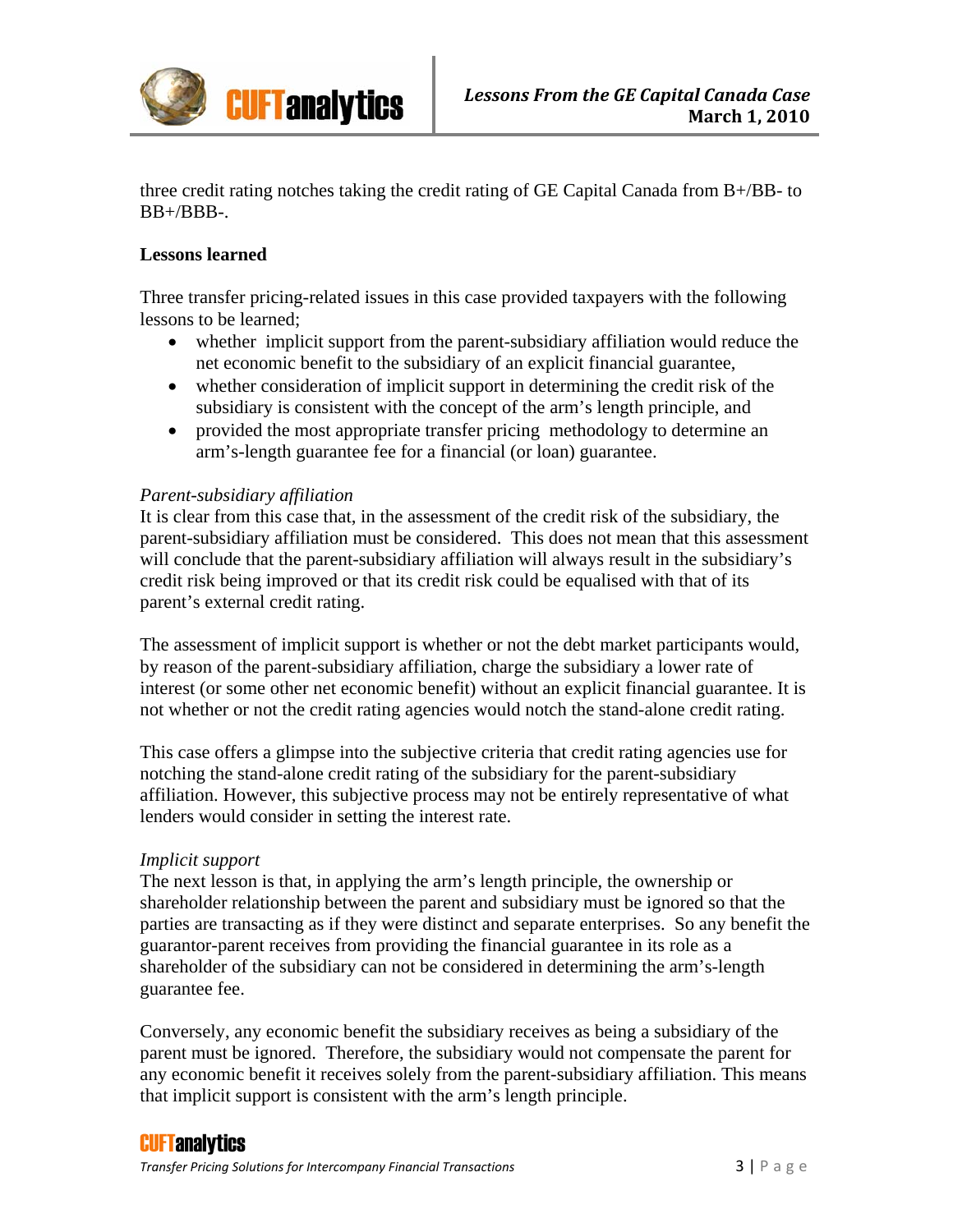

The parent-guarantor relationship needs to be split. The guarantor would be hypothesised as being an entity outside of the multinational group and would only need to be characterised as having a credit rating of sufficient credit quality as to be able to provide credit enhancement to the subsidiary's third-party lender. The subsidiary remains a member of a multinational group but it is hypothesised that its parent is not the same entity as the guarantor.

In this hypothetical structure, the lender would, in an arm's-length lending transaction, consider the subsidiary's affiliation with its parent and as a member of the multinational group (including their overall strategic importance to the group) in assessing the subsidiary's credit risk. Therefore the interest rate would reflect the lender's expectations of financial support in the event of default. Again, this assessment may still lead to the conclusion that there is no interest rate savings for the implicit support provided by the parent-subsidiary affiliation.

#### *Most appropriate transfer pricing methodology*

The final lesson in this case is that the selection and application of the most appropriate transfer pricing method to determine an arm's-length guarantee fee for a financial or loan guarantee must consider the economic benefit to the subsidiary (in other words, its interest rate savings as a result of the explicit financial guarantee).

The interest rate savings method using corporate bond data in a yield spread analysis was used to test whether or not the guarantee fee was equal to, or less than, an arm's length guarantee fee.

This case reinforced the importance of, and the difficulty in, determining the credit risk rating of the subsidiary. This is a critical first step in determining the arm's-length guarantee fee. As part of the credit risk estimation process, it is not only necessary to determine the stand-alone credit risk of the subsidiary, but to also consider the impact of the parent-subsidiary affiliation (the implicit support) on the stand-alone credit risk.

There are credit risk estimation models available from the major credit rating agencies that can be used to estimate the stand-alone credit rating. But there are only general methodologies or frameworks provided in the literature published by the credit rating agencies to subjectively evaluate the ratings uplift from the implicit managerial and financial support arising from the parent-subsidiary affiliation.

A better assessment of credit risk is the credit risk measures of forward-looking probability of default (PD) and expected loss (EL). These are reliable credit risk measures publicly available from the credit rating agencies. In fact, the credit rating categories are actually created by the credit rating agencies mapping a level or range of EL to a credit rating.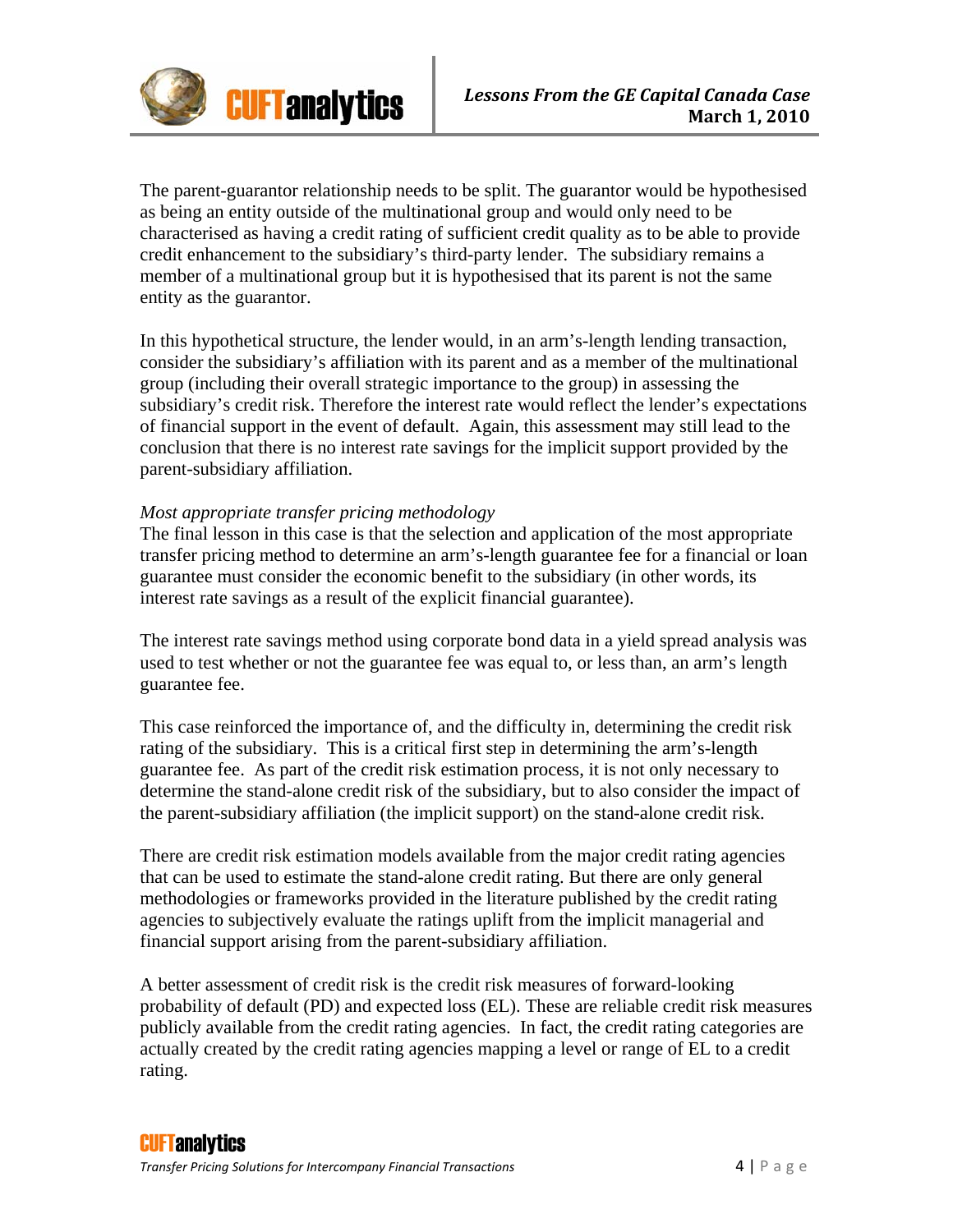

For example, Moody's maintains and publishes these credit risk measures daily for public companies. Conversely, credit ratings are only updated when the company or issuer requests an updated rating review. This means that the observed credit rating for a particular company may no longer reflect the actual credit risk that the bond holders or investors have priced into the bond yield for that company or issuer.

This may lead to yield data of this bond issue being included in a yield spread analysis when it should not or conversely not being included in the analysis when it should. Additionally, the credit rating agencies track and maintain PD and EL data on many unrated public companies. Therefore, debt instruments, such as credit agreements, issued by these unrated public companies, can be considered in the search for and selection of potential comparables which offers taxpayers a larger set of comparable data.

The interest rate savings method should be applied in assessing the net economic benefit of the intra-group loan guarantee and determining the arm's-length guarantee fee. The court case relied on the yield spread analysis approach or yield approach to approximate the interest rate savings. This approach ignores the actual interest rate charged on the guaranteed debt. Also, it does not take into consideration publicly available data on corporate loans from third party lenders.

The yield approach relies on a differential in corporate bond yields observed in the secondary bond market. But is the observed differential in yield spread on corporate bonds a good proxy for the interest rate savings? And what, if any, comparability adjustments would be required for the corporate bond data to be reliable and comparable? In particular differences in liquidity risk and market (bonds have an investor/investor relationship versus loans which are lender/borrower). The court case did not address these questions, but they are at the heart of the continuing debate.

It is recommended that the first step in the guarantee fee analysis should be to determine what the related party borrower would have been charged as an interest rate if there was no explicit guarantee by looking at lending margins(which is the credit spread over the default-free interest rate for corporate loans,) in the primary loan market. At the same time, this step would consider the impact, if any, on the interest rate due to the parentsubsidiary affiliation.

There are models available from the credit rating agencies to estimate the forwardlooking probability of default and the loss given default that, when combined, provide an estimate of EL for the related party borrower. With this data, a search can be made to find comparable loan transactions with borrowers that have a similar level of EL or similar credit risk to the tested borrower. EL data is available on both rated and unrated public companies. Therefore, the taxpayer can determine comparability in credit risk profile for the comparable uncontrolled borrowers.